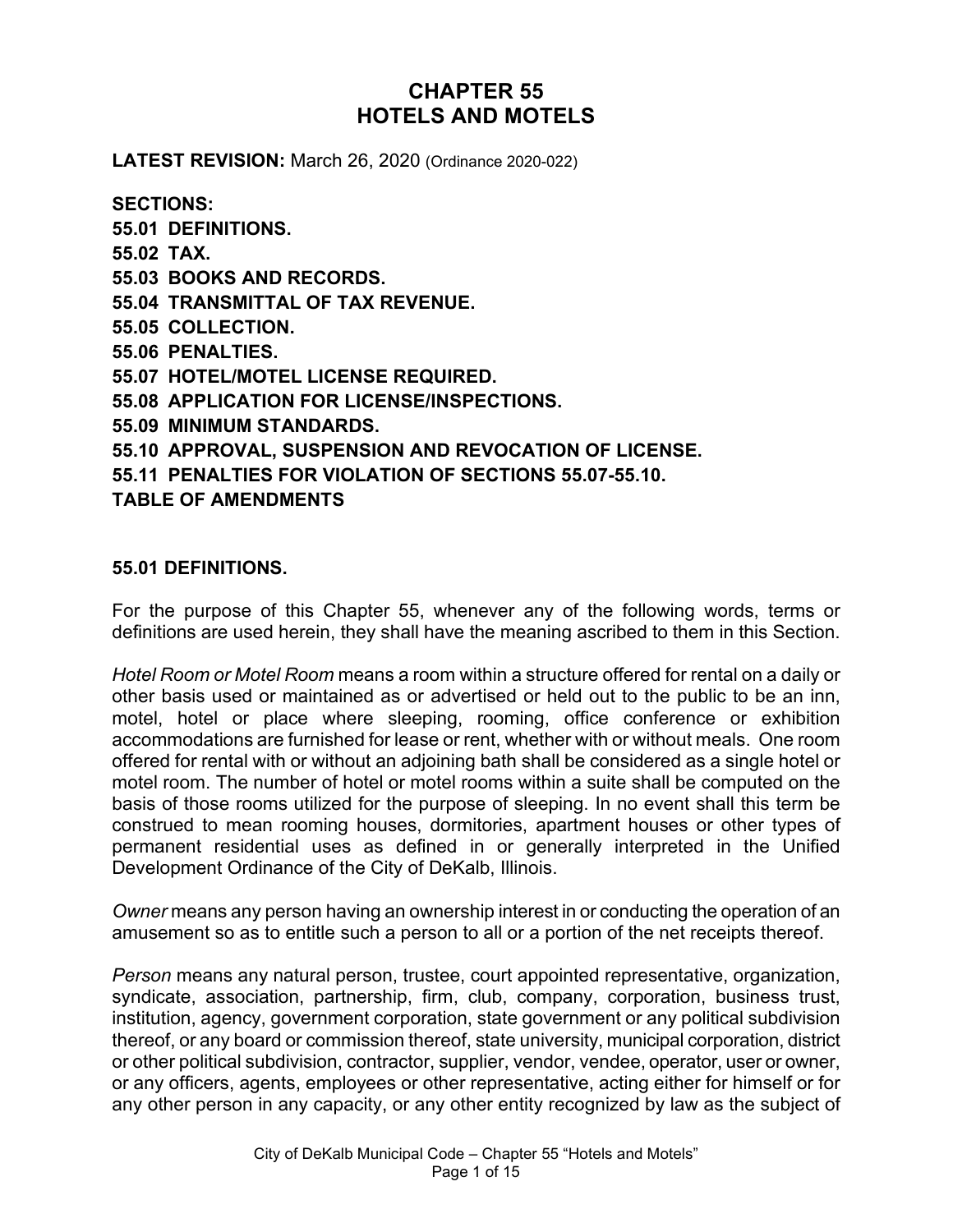rights and duties. The masculine, feminine, singular, or plural is included in any circumstances.

*Permanent Resident* means any person who occupied or has the right to occupy any room or rooms in a hotel or motel for not less than thirty (30) consecutive days.

# **55.02 TAX.**

- a) Except for any establishment that offers fewer than five (5) rooms, there is hereby levied and imposed a tax of seven and one half percent (7.5%) of the rent charged for the privilege and use of renting a hotel or motel room within the City of DeKalb for each twenty-four (24) hour period or any portion thereof for which a daily or other room charge is made; provided, however, that the tax shall not be levied upon any permanent resident of the same room or upon a person who works and lives in the same hotel or motel. (1985-035, 2008-035, 2018-090, 2019-027)
- b) The above rate of tax shall be reduced to six- and one-half percent (6.5%), upon the payment of all principal and interest on all bonds issued to finance the 2009 Public Safety facility or twenty-one (21) years from the adoption of ordinance 2008-069, whichever occurs last. (2008-069, 2018-090)
- c) The ultimate incidence of a liability for payment of said tax is borne by the person who seeks the privilege of occupying the hotel or motel room, said person hereinafter referred to as "renter".
- d) The tax herein levied shall be paid in addition to any and all other taxes and charges. It shall be the duty of the owner of every hotel or motel to secure said tax from the renter of the hotel or motel room and to pay over to the Finance Director or any authorized representative of his office said tax under procedures prescribed by the Finance Director, or as otherwise provided in this Chapter.
- e) Every person required to collect the tax levied by this Ordinance shall secure said tax from the renter at the time he collects payment for the rental of the hotel or motel room or rooms. Upon the invoice receipt or other statement or memorandum of the payment given to the renter at the time of payment, the amount due under the tax provided in this Ordinance shall be stated separately on said documents or combined with the amount of the Illinois Hotel Operators' Occupation Tax Act.
- f) The Finance Director may promulgate rules and regulations not inconsistent with the provisions of this Ordinance concerning the enforcement and application of this Ordinance. The term "rules and regulations" includes, but is not limited to, a case by case determination whether or not the tax imposed by this Ordinances applies.

# **55.03 BOOKS AND RECORDS.**

The Finance Director or any person certified as his authorized representative may enter the premises of any hotel or motel for inspection and examination of records in order to effectuate the proper administration of this Ordinance, and to assure the enforcement of the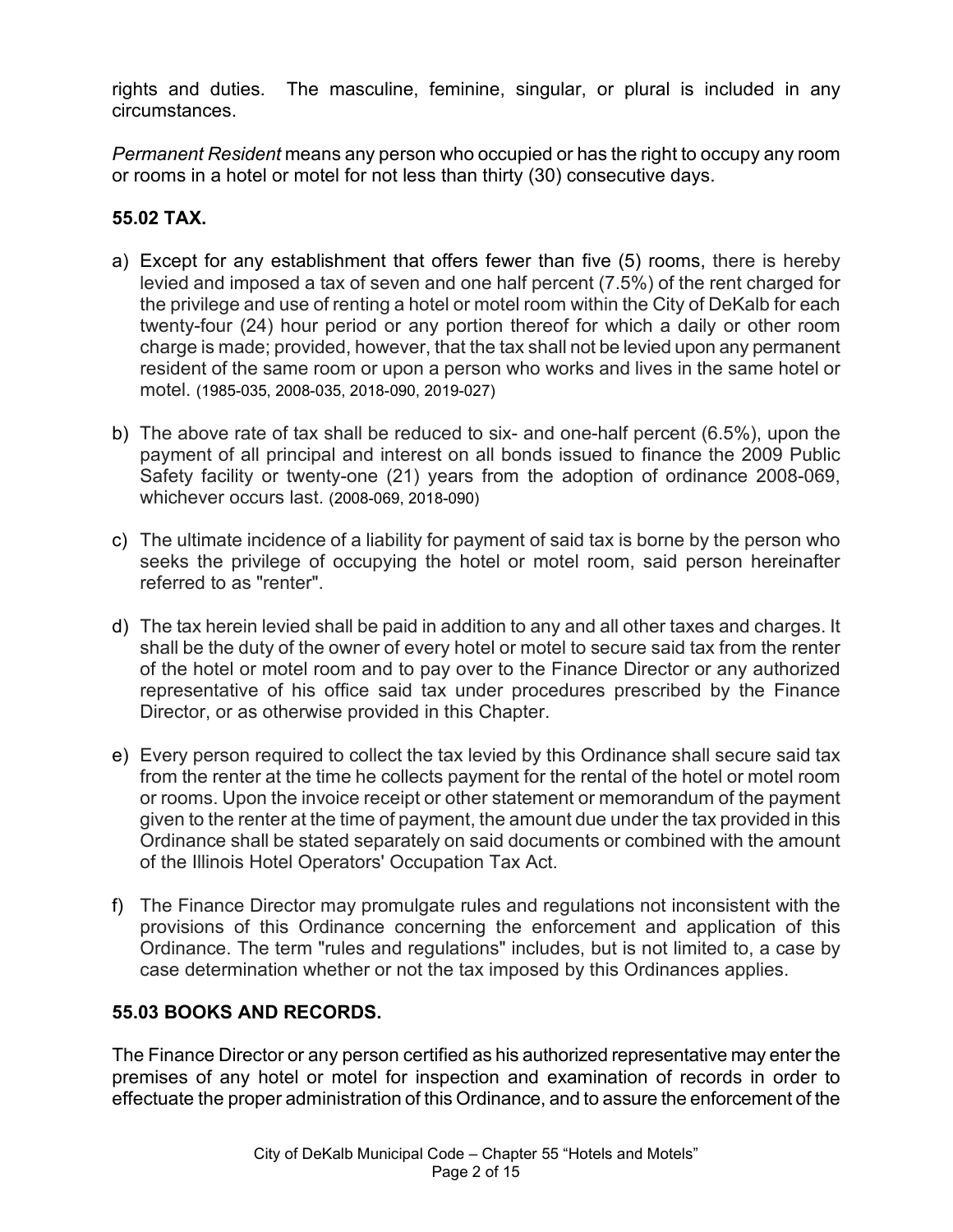collection of the tax imposed. It shall be unlawful for any person to prevent, hinder or interfere with the Finance Director or his authorized representative in the discharge of his duties in the performance of this Ordinance. It shall be the duty of every owner to keep accurate and complete books and records to which the Finance Director, or his authorized representative, shall at all times have full access, which records shall include a daily sheet showing: (1) the number of hotel or motel rooms rented during the twenty-four (24) hour period, including multiple rentals of the same hotel or motel room where such shall occur; and, (2) the actual hotel or motel receipts collected for the date in question.

# **55.04 TRANSMITTAL OF TAX REVENUE.**

- a) The owner or owners of each hotel or motel room within the City of DeKalb shall file tax returns showing tax receipts received with respect to each hotel and motel room during each month commencing on and including the first day of each month, on forms prescribed by the Finance Director. The returns shall be due on or before the 15<sup>th</sup> day of the succeeding calendar month.
- b) The first taxing period for the purpose of this Ordinance shall commence on September 1, 1984, and the tax return and payment, by cash or check, payable to the City of DeKalb, for such period shall be due on or before October 15, 1984. Thereafter reporting periods and taxes shall be paid in accordance with the provisions of this Ordinance. At the time of filing said tax returns, the owner shall pay to the Finance Director all taxes due for the period to which the tax returns apply. Any payment made by check which is returned to the City because of insufficient funds may result in the Director requiring that tax collector to make future payments by cashier's check or money order.
- c) If for any reason any tax is not paid when due, a penalty at the rate of five percent (5%) per thirty (30) day period, or portion thereof, from the day of delinquency shall be added and collected, except that this penalty shall be suspended for taxes due in April 2020, May 2020, June 2020, and July 2020.
- d) As compensation for services rendered in the collection and payment of this tax, the owner or owners of each hotel or motel filing a tax return may retain an amount of money equal to two percent (2%) of the tax due. In addition to this compensation, the owner or owners of each hotel or motel filing a tax return during the 2020 year may retain an amount of money not to exceed \$6,000.00 of the tax due during the 2020 year, provided that this additional compensation shall only be in effect for the 2020 year and for the hotels or motels that have a valid license issued by the City as of April 1, 2020.
- e) Except as provided in this Section, all information received by the Finance Director from returns filed under this Ordinance, or from any investigation conducted under the provisions of this Ordinance, shall be confidential, except for official purposes with the Finance Department or pursuant to official procedures for collection of any State tax or enforcement of any civil or criminal penalty or sanction imposed by this Ordinance or State Statute. Nothing contained in this Ordinance shall prevent the Finance Director from publishing or making available to the public the names and addresses of persons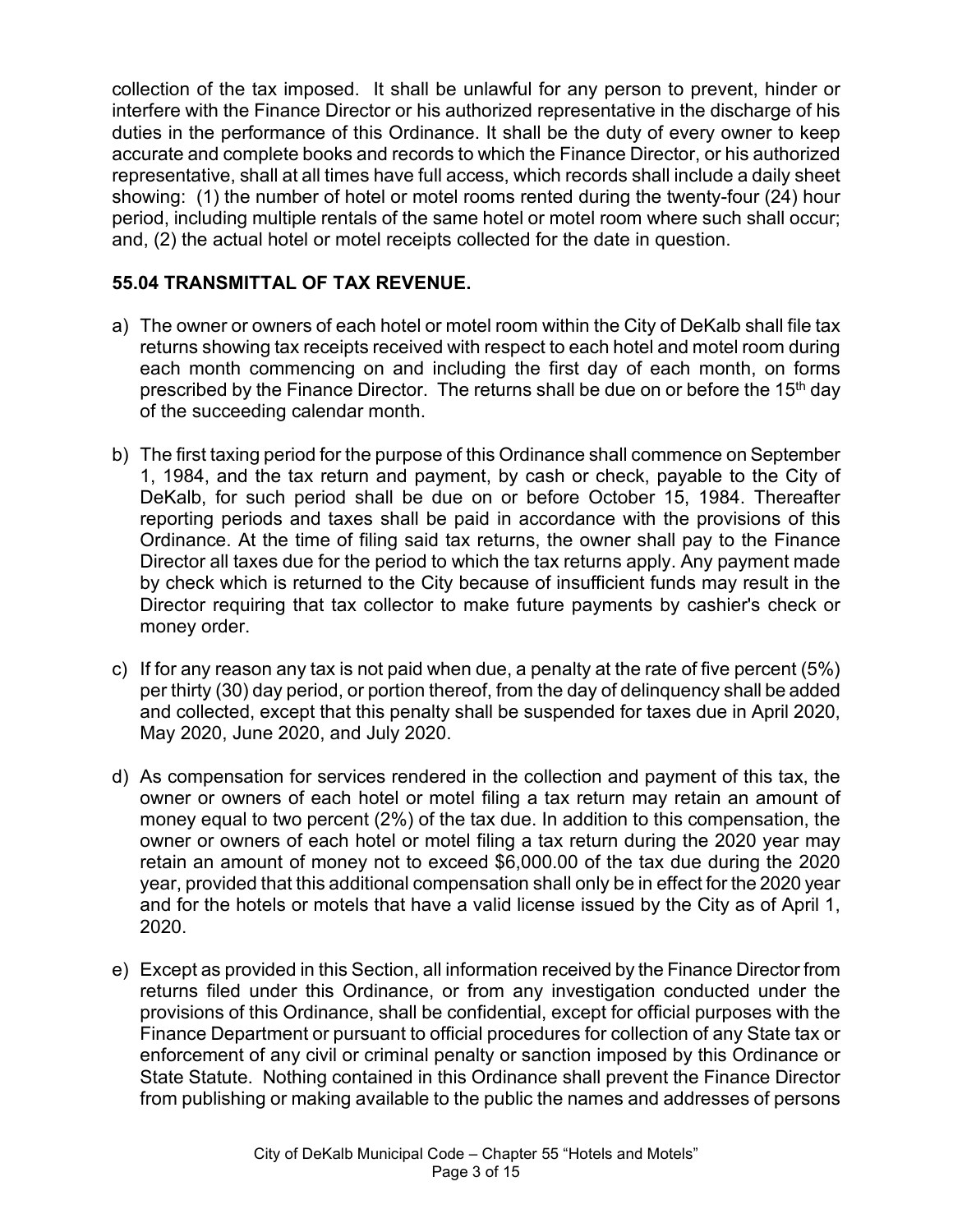filing returns under this Ordinance, or from publishing or making available reasonable statistics concerning the operation of the tax wherein the contents of returns are grouped into aggregates in such a way that the information contained in any individual return shall not be disclosed. The Finance Director may make available to the Secretary of the Treasury of the United States, or a proper official of the State of Illinois, or the City Manager, for exclusively official purposes, information received by the Finance Director in the administration of this Ordinance.

#### **55.05 COLLECTION.**

Whenever any person shall fail to pay any tax as herein provided, the City Attorney shall, upon the request of the Finance Director, bring or cause to be brought an action to enforce the payment of said tax on behalf of the City in any court of competent jurisdiction.

#### **55.06 PENALTIES.**

Any person found guilty of violating, disobeying, omitting, neglecting or refusing to comply with, or resisting or opposing the enforcement of any provisions of this Ordinance or the rules and regulations authorized by this Ordinance, shall, upon conviction thereof, be fined not less than One Hundred Dollars (\$100.00) nor more than Five Hundred Dollars (\$500.00) and may be incarcerated in the DeKalb County Jail for a term not to exceed six (6) months, and in addition, shall be liable in a civil action for the amount of tax due plus any penalties. Each day of any violation of this Ordinance shall continue, shall constitute a separate offense. (1984-051)

# **55.07 HOTEL/MOTEL LICENSE REQUIRED.**

- a) Any establishment that offers five or more rooms for rent on an hourly, daily, weekly, or other similar basis, which is held out to the public as an inn, hotel, motel, or place where sleeping, rooming or other similar activities may occur in furnished or semi-furnished rooms shall be deemed a "Hotel" for purposes of this Section 55.07. If any portion of an establishment qualifies as a Hotel under this Section 55.07 the entirety of the establishment shall be deemed to be a Hotel and shall be subject to the licensure requirements outlined herein. The premises of the Hotel shall be deemed to include all areas utilized in connection with the Hotel, including parking areas, attached or on-site restaurants, recreation areas, or other similar properties.
- b) Establishments that are: 1) legally zoned for use as residential rental properties, which use written leases and comply with all requirements of Chapter 10 of the City Code of Ordinances, and which are registered with the City as residential rental properties pursuant to Chapter 10; 2) any establishment owned or operated by the state or federal government or operated exclusively as a hospital, retirement home or convalescent center, and, 3) any establishment currently licensed as a Rooming House by the City of DeKalb, shall be exempt from the definition of Hotel and shall not require a license hereunder.
- c) It shall be unlawful to operate any Hotel without first obtaining a license in accordance with the provisions of this Chapter 55. For Hotels in existence as of the date of passage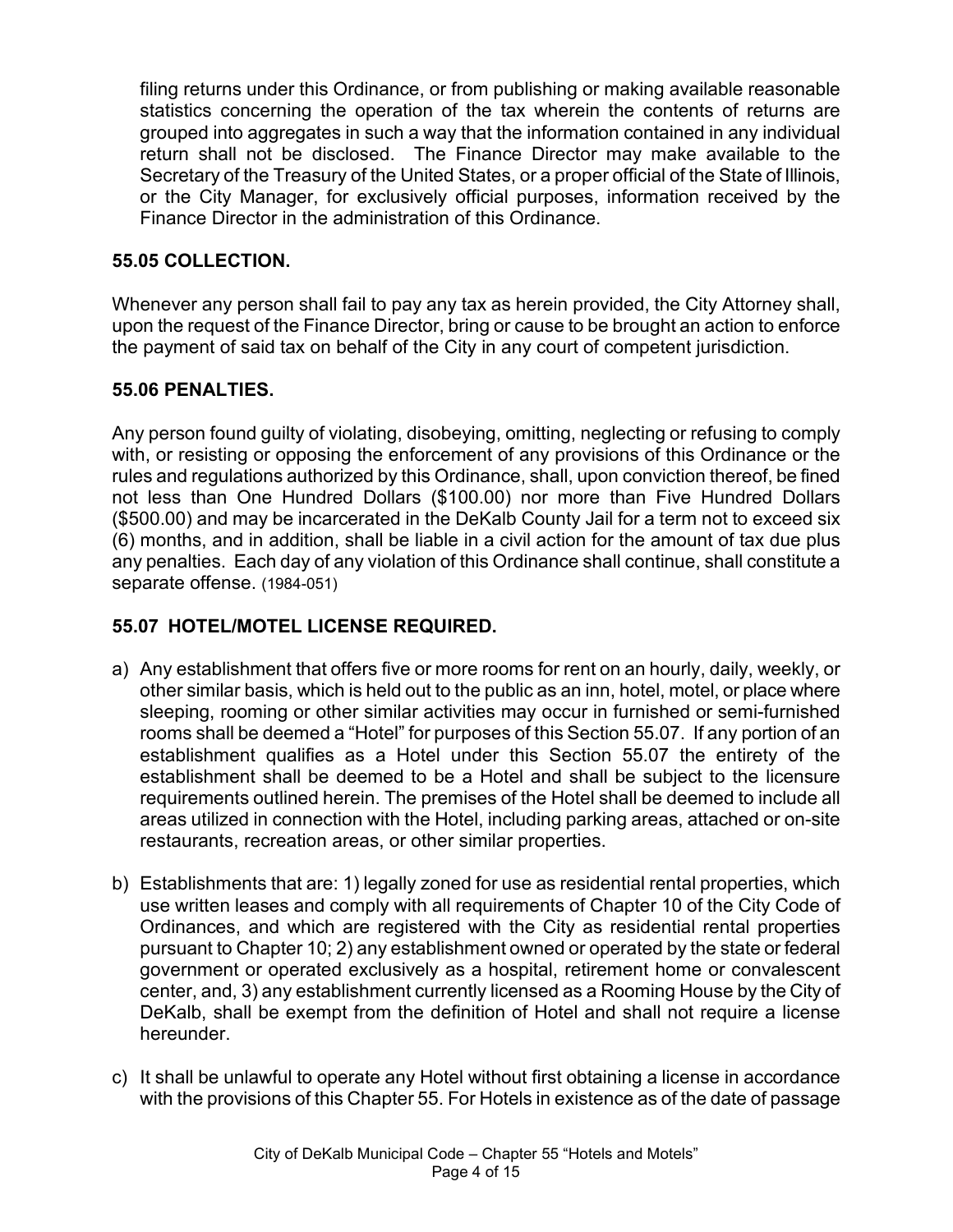of this Ordinance, it shall be unlawful to continue to operate such Hotel without obtaining a license in accordance with the provisions of this Chapter 55 within sixty (60) days of the effective date of this Ordinance.

- d) Hotel Licenses shall have a term commencing on June 1 and ending on May 31, on an annual basis. The initial licenses issued hereunder after passage of this Ordinance shall have a term from the date of issuance to May 31, 2014. Application for renewal of a Hotel License shall be made not less than sixty (60) days prior to the date of expiration of a current license, and all required inspections shall be scheduled to be completed not less than thirty (30) days prior to the date of expiration of a current license.
- e) For any establishment that is required to have both a Hotel License and a Fire Life-Safety License under applicable City Code, such establishment shall only be required to maintain a Hotel License and shall be exempt from the requirement of also obtaining a Fire Life-Safety License during such period as it shall maintain an active, valid Hotel License.

# **55.08 APPLICATION FOR LICENSE/INSPECTIONS.**

- a) Application for a new or renewed Hotel License shall be made on a form provided by the City Manager's office, which form shall disclose such information as shall be required by the City Manager, which shall include, at minimum:
	- 1. The name, address, and registered agent of the person, corporation or other entity that owns or operates the Hotel, which identified person or entity shall be legally responsible for the lawful operation of the Hotel.
	- 2. The name, address, and 24-hour telephone number for a representative of the Hotel that will be available as a legal representative of the hotel to interact with emergency responders to the Hotel.
	- 3. The name, address and telephone number of any person utilized as a manager of the Hotel. The manager shall be responsible for operations of the licensed premises, and each Hotel must have a designated manager at all times. One person may not serve as manager for multiple licensed Hotels. Each manager shall be subjected to a criminal background check and shall be required to be approved by the Chief of Police, and no manager shall be approved if the background check results are unacceptable to the Chief of Police. Reasons for rejection include, but are not limited to, background checks revealing that said person has been convicted of a forcible felony, of any felony involving the use of a hotel/motel/inn or other similar property, of any offense involving the manufacture, sale or distribution of an illegal drug or narcotic, or of any offense relating to pandering, pimping, solicitation of prostitution or prostitution within the ten years preceding the application. Any time there is a proposed change in the designated manager, the Hotel must update its Hotel License and obtain approval of a new designated manager, following completion of a background check, prior to changing managers.
	- 4. A copy of any citation, violation notice, warning or other similar correspondence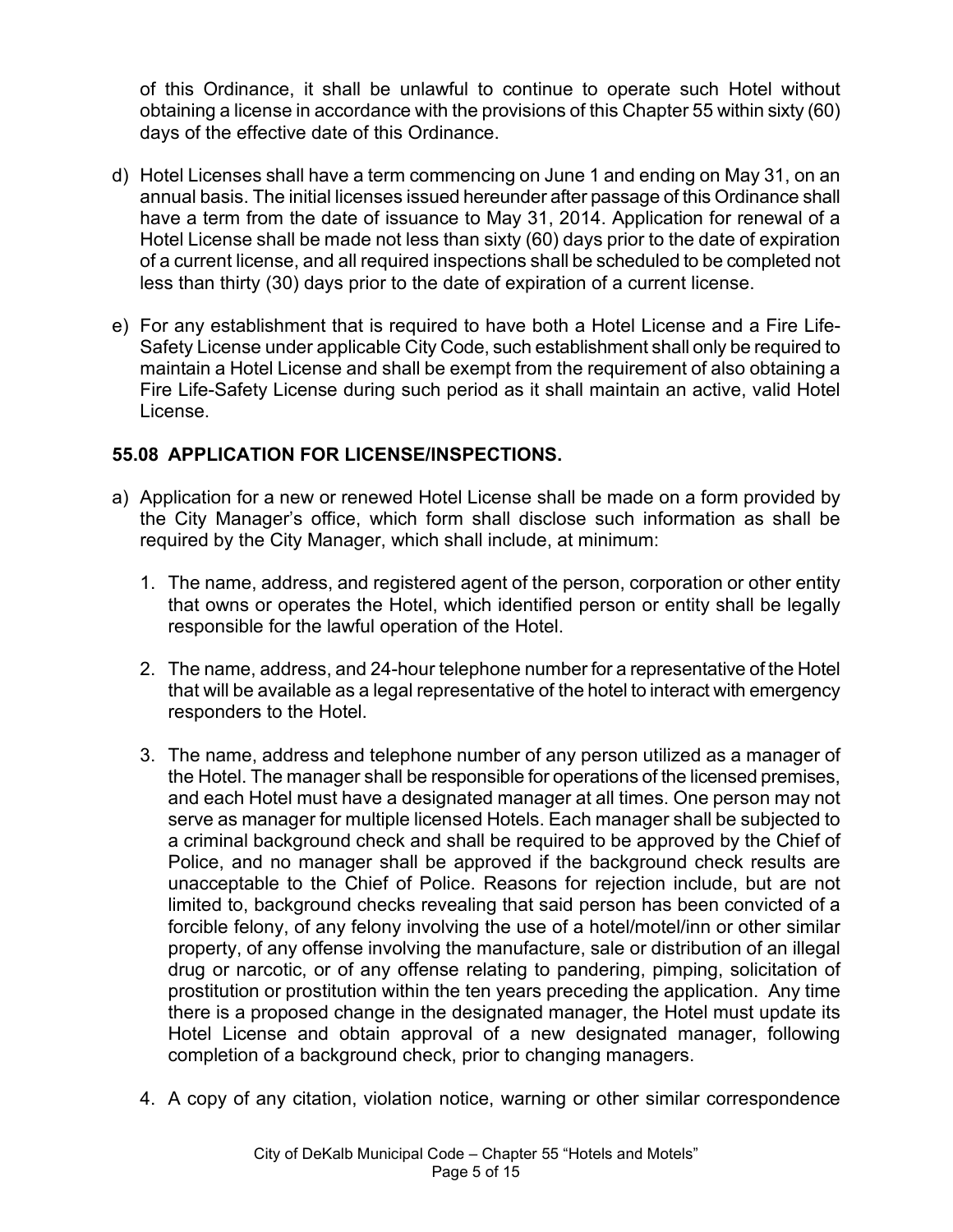issued to the Hotel by any governmental agency (state, federal or local) other than the City of DeKalb in the past 36 months relating to any alleged dangerous or unlawful condition at the Hotel.

- 5. A copy of the building plans for the Hotel in a form acceptable to the City's Building Department and Fire Department (unless such plans are already on file with the City in acceptable format).
- 6. A confirmation of the number of hotel rooms constructed within the Hotel and the number and type of beds in each room.
- 7. The identity and contact information, including telephone number, of the party or parties, if any that hold a franchise agreement or name licensure agreement with the Hotel.
- 8. Such other information as shall be deemed necessary by the City Manager.
- b) Application or Renewal Applications shall be accompanied by payment of the thencurrent License and Inspection Fee as reflected on the schedule of fees then adopted by the City. The current schedule of fees for License and First Inspection is as follows:

| <b>Number of Rooms</b> | <b>License &amp; First Inspection Fee</b> |
|------------------------|-------------------------------------------|
| $4 - 19$               | 550.00<br>\$                              |
| $20 - 39$              | \$720.00                                  |
| $40 - 59$              | 900.00<br>\$                              |
| $60 - 79$              | \$1,150.00                                |
| $80 - 99$              | \$1,400.00                                |
| $100 - 119$            | \$1,700.00                                |
| 120 - 139              | \$2,000.00                                |
| 140 or More            | \$2,400.00 plus \$400.00 for              |
|                        | every additional 20 rooms or              |
|                        | portion thereof over 160 rooms.           |

The City Council may adopt updates to said fee schedule at any time. In the absence of adopted updates, said fees shall increase, on an annual basis, by the greater of the percentage of increase (if any) in the 7(g) rate specified in the City's collective bargaining agreement with the International Association of Firefighters, or the Consumer Price Index for Chicago-Gary-Kenosha, All Urban Consumers. The fee for the initial inspection for a Hotel in the City of DeKalb shall be reduced by Fifty Percent (50%) for any Hotel who applies for licensure at a time when their license shall be issued for eight or fewer months. This fee reduction shall apply to initial inspections only and shall not apply to reinspection or complaint-based inspections.

c) Submission of a signed application for a Hotel license and/or acceptance of a Hotel license constitutes the applicant's consent to an inspection of any and all unoccupied portions of the licensed premises and any portions of the premises to which the Hotel may legally consent to inspection by the City: 1) at any time during the normal business hours of the licensed premises, with or without advance notice; or, 2) at such other time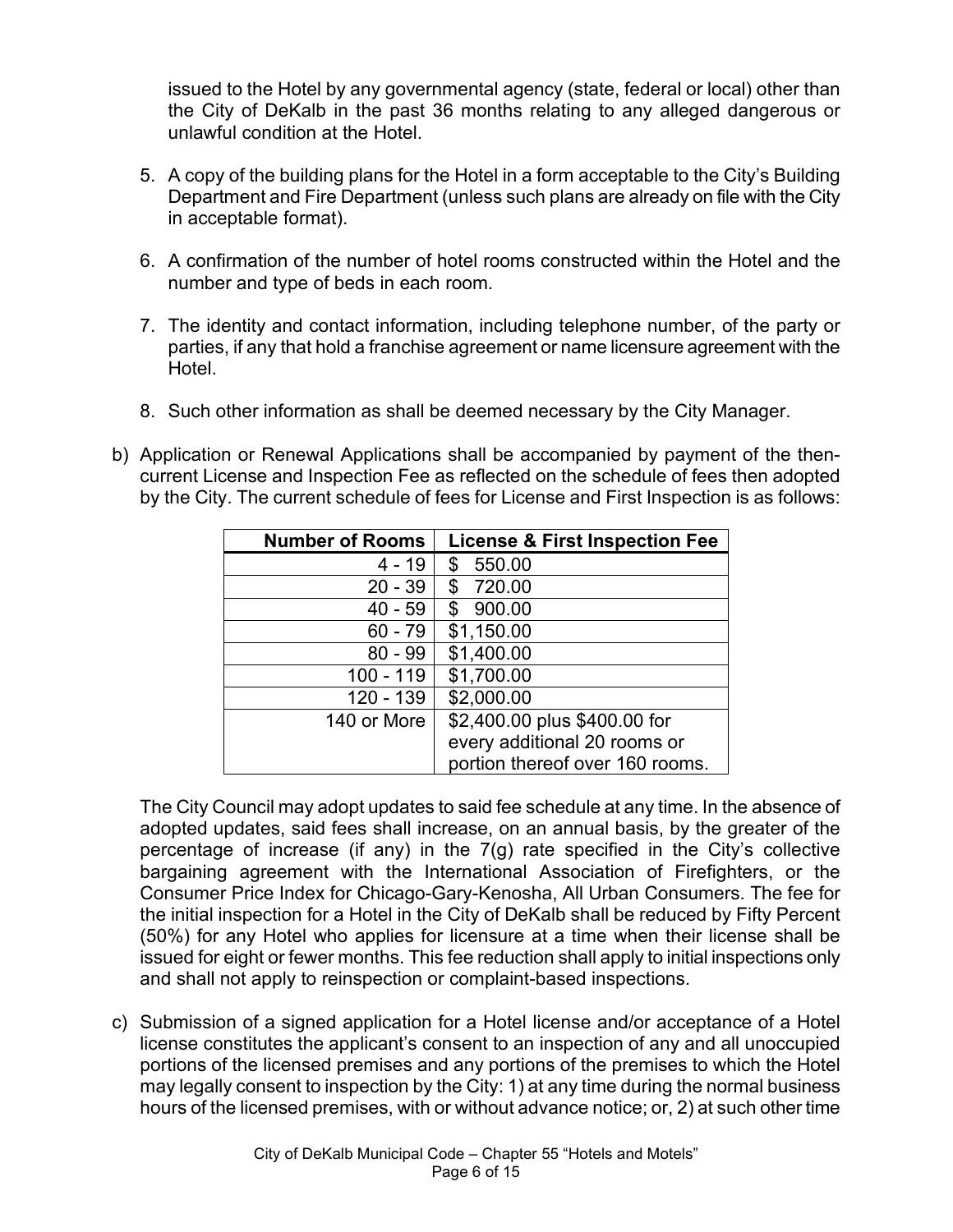as the City shall designate to the applicant/Licensee in writing, with not less than 48 hours advance notice. Inspections pursuant to this consent may be conducted by any City personnel, including Police Department, Building, Public Works, or Fire Department staff, the City Manager or other staff authorized by the City Manager, for purposes of determining compliance with the provisions of this Code, or for purposes of determining compliance with any other applicable code or regulation. The consent for inspection shall extend to any portion of the premises. An applicant or Licensee's refusal to grant access to the premises for an inspection shall constitute grounds for denial of a pending application (without refund of any posted application or renewal fees), and shall constitute a violation of this Code for Hotel license holders, which may subject a Hotel Licensee to suspension or revocation of their license, imposition of fines and penalties under this Code, or both. The existence of code violations shall justify suspension, denial, or non-renewal of a Hotel license. Notwithstanding the foregoing, in the case of rooms that are actually then-occupied by a person other than an employee of the Hotel, outside of the annual inspection or reinspection process, the Hotel shall not be responsible for occupants that refuse entry to the City.

d) Prior to issuance of a Hotel License, the owner or operator of a Hotel shall submit the property to a complete inspection of the Hotel and the premises on which it is located. Prior to renewal of an existing Hotel License, the owner or operator of a Hotel shall submit the property to a bi-annual inspection (with the first year of such biannual inspections being in 2020). Said inspection shall be completed by the City of DeKalb's agents or employees. The Hotel shall make all necessary arrangements to permit the inspection to be completed during normal working hours, 9:00 a.m. – 5:00 p.m. Said inspection shall include all rooms of the Hotel, including rooms available for rent to the public, mechanical rooms, common rooms, or any other rooms whatsoever.

Notwithstanding the foregoing, a Hotel may designate one room for permanent occupancy by a manager or representative of the Hotel, which room shall be disclosed to the City and shall not be subject to inspection. Said inspection shall be for the purpose of verifying that the Hotel is in safe condition, in compliance with the requirements of this Ordinance, and in compliance with any other applicable standard, regulation, ordinance, rule, law or statute.

- 1. In the event that any inspection reveals any violation of any applicable standard, the violation shall be documented in writing to the Hotel. The Hotel shall be responsible for correcting the condition(s) within the timeline specified by the City. The City may either issue a citation to the Hotel for any violation or may enter into a compliance agreement whereby the Hotel agrees to correct the violation and/or pay a specified fine to the City in lieu of the issuance of a citation. The Fire Chief or designee has the authority to require more frequent inspections if significant code violations are observed.
- 2. Upon correction of any violation(s), a reinspection of the Hotel shall occur. The cost of reinspection shall be billed to the Hotel at the City's actual labor and equipment cost plus a five percent administrative fee. Reinspections shall recur until all violations are corrected.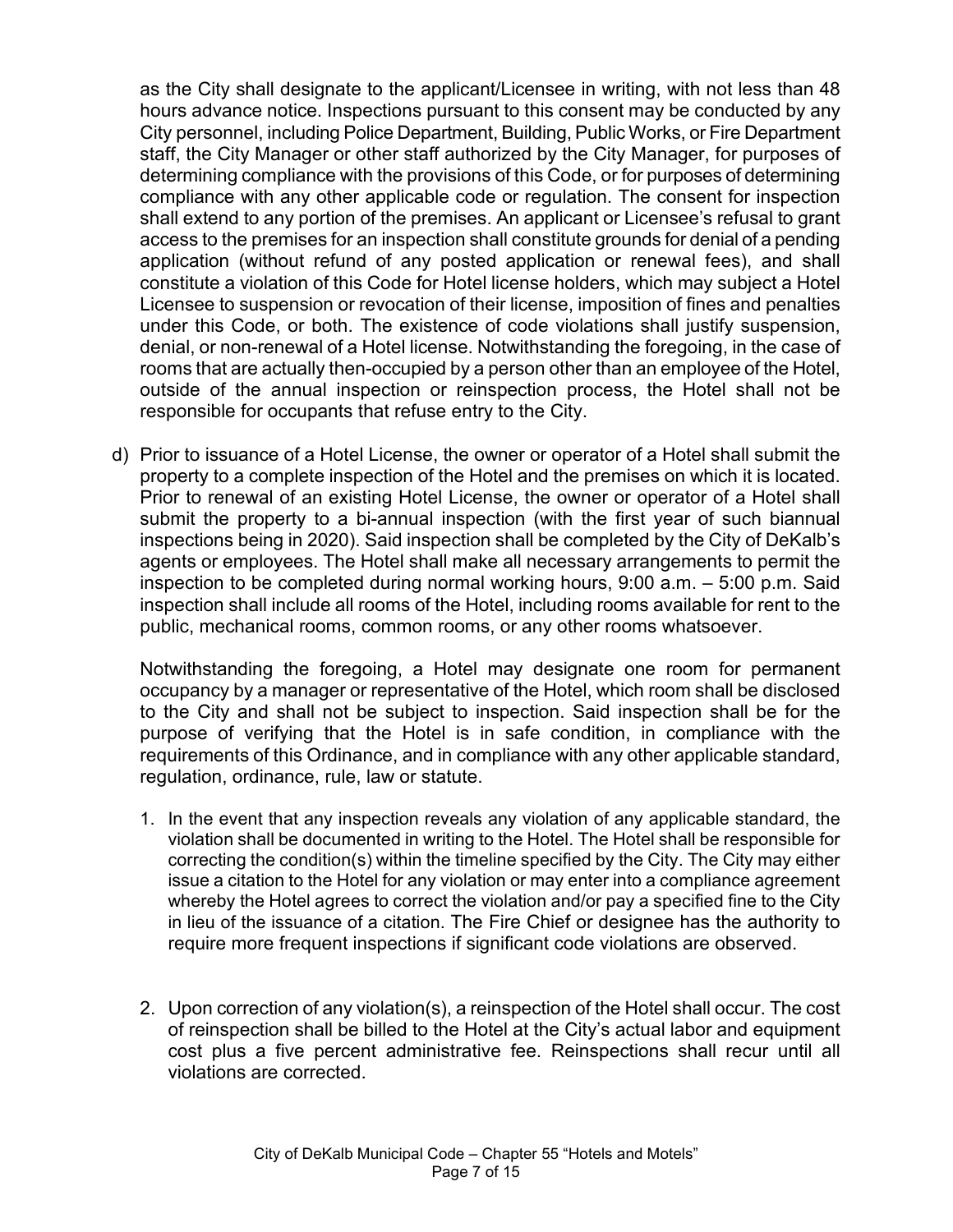- 3. If the City receives any complaint from any source, including a complaint generated by the City, of an alleged violation of this Code or any applicable legal standard, or in the event that the Hotel makes a Required Disclosure to the City as described in Section 55.09, the City shall conduct a reinspection of the affected portion(s) of the Hotel subject to the complaint. If the reinspection reveals that the complaint was unfounded, there shall be no charge for the reinspection. If the reinspection reveals a violation of any applicable law or standard, the Hotel shall be responsible for payment of reinspection fees as outlined in the preceding paragraph, plus any costs or fines imposed.
- 4. In the event that required inspections are not completed on the scheduled date(s) of inspection through no fault of the City, the Hotel shall be subject to reinspection charges on the date(s) of reinspection.
- 5. In the event that the City pursues legal or administrative action based upon any actual or alleged violation and the City prevails in such action, the City shall also be entitled to recover the costs incurred by the City in providing personnel to investigate, process, prosecute, or testify at any hearing relating to such legal action, which cost shall be calculated consistent with the calculation process for reinspection (cost plus 5%), and the Hotel shall be responsible for such costs.
- 6. Each property required to be licensed under this Chapter 55 shall be inspected biannually and shall be licensed annually. Each property required to be licensed under this Chapter 55 shall also be inspected prior to the time of final approval of a new license, and prior to approval of a change in ownership or registration.
- 7. The Fire Chief or designee shall be authorized to assign licensees to their first year of bi-annual inspections for scheduling purposes, and to alter the inspection schedule or period at any time thereafter. The Fire Chief or Designee shall also be authorized to require annual inspections for properties with significant violations observed during the course of an inspection or during the investigation of a complaint.
- e) Hotel license applicants shall schedule bi-annual inspections with the City not less than sixty (60) days prior to the date on which their then-current Hotel license expires and shall provide written notification of the pending room inspection of all persons who are then-currently renting or who will be renting a room in the Hotel on the scheduled dates of inspection. The Hotel shall be responsible for obtaining authority or consent for inspection of every room in the Hotel on the scheduled date(s) of inspection, and the Hotel shall reasonably cooperate with the City in gaining access to every room, including but not limited to requiring tenants to change rooms to permit inspection of every room at the earliest possible time.
- f) In the event that the City is required to apply for or seek a search warrant for a room occupied by a rental occupant in the Hotel, the Hotel shall fully comply and cooperate with the City's efforts to obtain said warrant and shall disclose all relevant information known by the Hotel or its agents or employees to the City. The City shall also be entitled to apply and authorized to obtain for a search warrant for any other portion of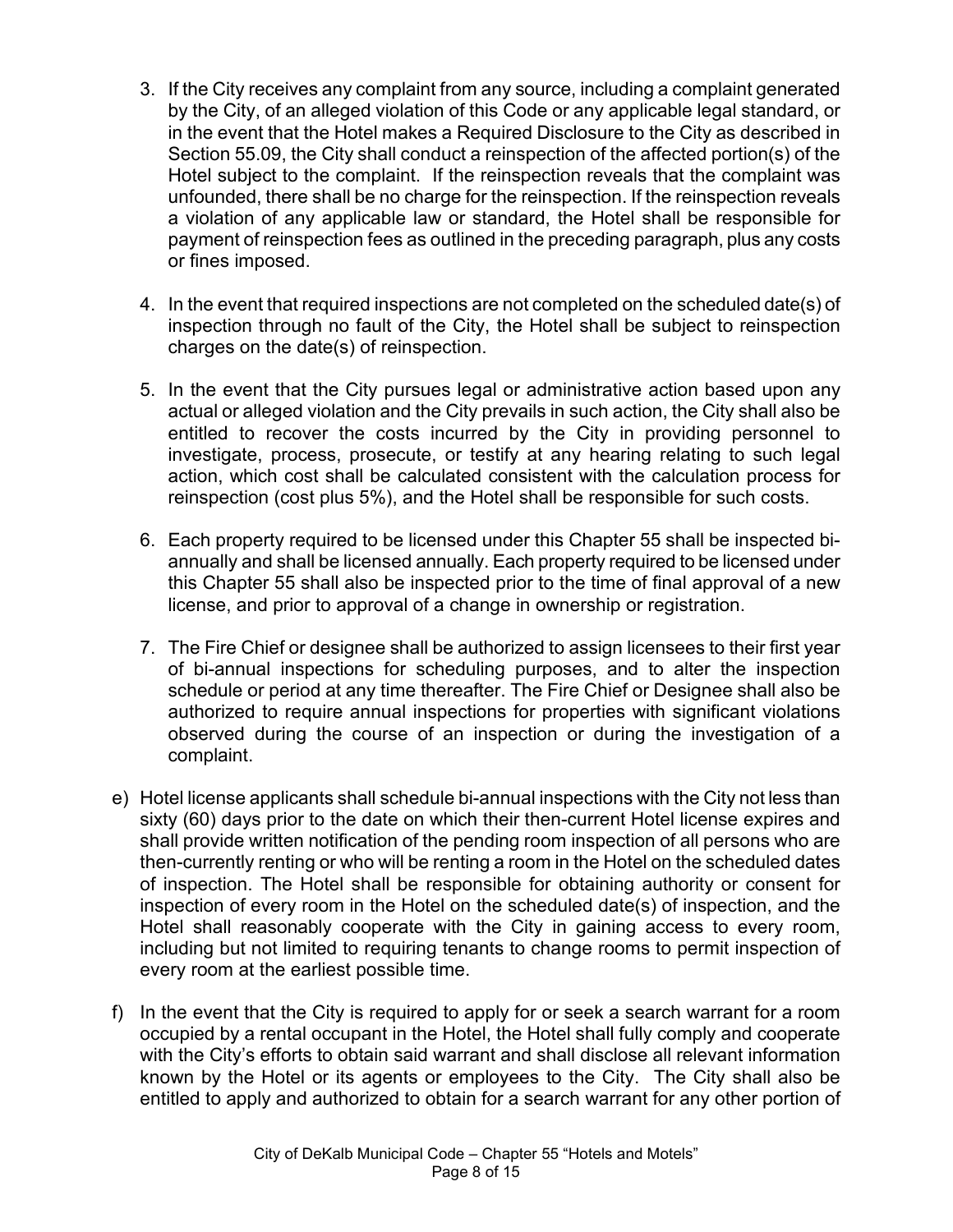the Hotel, in the event that the Hotel refuses to permit access or inspection. The failure to cooperate with the inspection program shall constitute a violation of this ordinance which may be punishable by fine or by suspension or revocation or non-issuance of a Hotel License.

#### **55.09 MINIMUM STANDARDS.**

- a) All Hotels in the City of DeKalb shall comply with all codes or ordinances that are applicable thereto, including all property maintenance ordinances of the City of DeKalb, building or fire codes, plumbing codes, and other similar codes and ordinances. All Hotels shall be subject to all occupancy limits, fire alarm and fire extinguisher requirements and similar regulations that a property obtaining a Fire Life-Safety License in the City of DeKalb is required to comply with.
	- 1. No Hotel shall operate when any portion of the premises open to the public is missing any required railings or safety structures, or when there are any open, unguarded holes, structures or excavations that present a public safety threat.
- b) All Hotels in the City of DeKalb shall be required to post, in each room in a conspicuous location, any notices required to be posted under applicable Federal, State or Local law or ordinance.
- c) All Hotels shall comply with the following Minimum Standards:
	- 1. All rooms offered for rent or potential occupancy in the Hotel shall be cleaned, at minimum: A) not less than monthly when unoccupied; B) at the conclusion of each occupancy, before renting the room to another occupant; and, C) not less frequently than every three (3) days, when occupied.
		- (a) Cleaning a room shall require complete replacement and sanitary cleaning of all replaceable linens in the room (including towels, bathroom linens, and bedding other than comforters), emptying of all trash and removal of all debris, verification that all plumbing fixtures are functional and in good repair, verification of compliance with all applicable codes and regulations, and confirmation that there are no insect or vermin infestations in the room. In addition, it shall require vacuuming of all carpets, and thorough cleaning of all sanitation, bathroom, kitchen, or food preparation or storage areas. Linens shall be free of stains, holes, rips, or odors, and shall be clean and sanitary. Mattresses shall be fully covered and shall similarly be free of stains, holes, rips, or odors.
		- (b) Hotels shall keep a log denoting the date and time of all such room cleanings, and the identity of the person who completed the room cleaning, and such log shall be made available to the City upon request. All hotel employees involved in room cleaning or sanitation shall be required to comply with reasonable standards regarding personal cleanliness, hand washing, containment of infectious diseases and similar precautions, which shall be subject to review in the reasonable discretion of the City.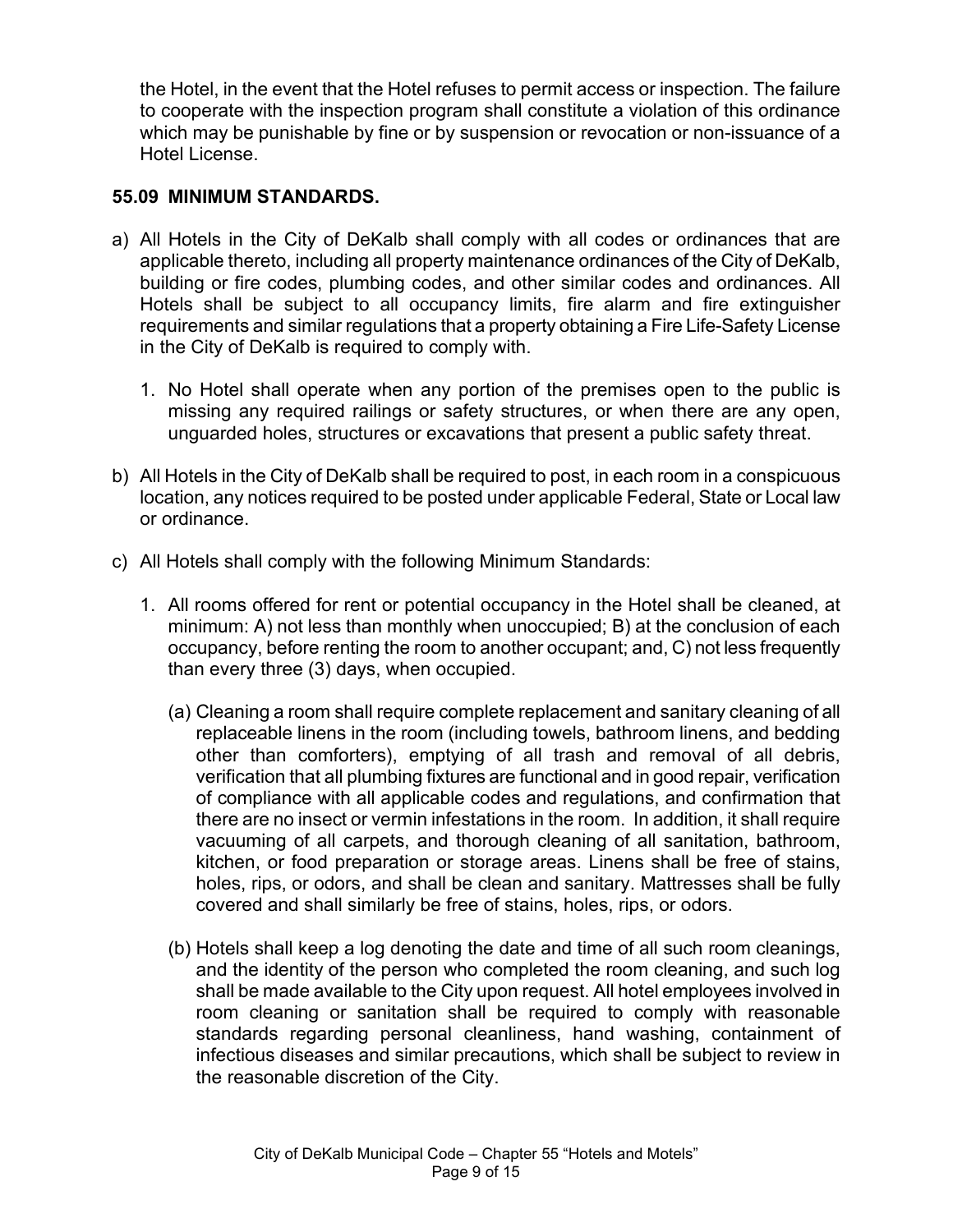- (c) In the event that a Hotel has a tenant who refuses to permit cleaning to be completed in accordance with these Minimum Standards, the Hotel shall: i) document the tenant's refusal in writing; and, ii) require the tenant to change rooms not less than weekly, to permit cleaning of rooms on at least a weekly basis.
- 2. All rooms offered for rent shall be required to have: functional plumbing including cold and hot water; working bathroom facilities including, at minimum, a toilet and a sink; functional and clean heating and ventilation systems; functional room lighting; emergency fire escapes in accordance with all applicable codes and laws; and, door locks on each room that provide reasonable security.
- 3. It shall be unlawful for any person to do any of the following acts, and shall be unlawful for a Hotel to permit any person to:
	- (a) Make any permanent modification to a hotel room or to permit any person other than an agent or employee of the Hotel to redecorate a hotel room.
	- (b) Remain within a single hotel room for longer than thirty (30) days (any occupancy over thirty (30) days shall require changing rooms at least every thirty (30) days), exclusive of a single room designated by the Hotel for permanent occupancy under Section 55.08 d). Any person desirous of remaining at a Hotel for longer than thirty (30) days shall be required to switch rooms at least every thirty (30) days, and Hotels shall provide documentation to the City demonstrating compliance with this requirement upon request.
	- (c) Exceed any applicable weight, occupancy, or fire load limits for any room.
	- (d) Tamper with or disable any smoke detectors, fire alarms, or other similar warning systems.
- 4. It shall be unlawful to rent or to offer for rent any room that has an active infestation of insects, bugs, any form of lice, fleas, bedbugs (any members of the genus Climex, including but not limited to Climex lectularius), mice, rats or other vermin. Any Hotel that discovers a room with the presence of any of these items present in it shall be obligated to immediately report the same to the City of DeKalb, prior to commencing a cleanup operation. This shall be deemed a Required Disclosure, and the City shall be permitted to conduct a reinspection of the affected area(s) prior to the Hotel and any other areas deemed necessary to inspect by the City (i.e. adjoining rooms and/or areas where linens are stored or cleaned) making any change in the condition thereof. Following such a Required Disclosure, no room in which an active infestation is discovered shall be offered for rent to the public until such room has been reinspected by the City and approved as safe for occupancy.
- d) It shall be unlawful to:
	- 1. Rent any sleeping/occupancy room (i.e. a room other than a meeting room not equipped with beds and not used for sleeping) by the hour or for any period of fewer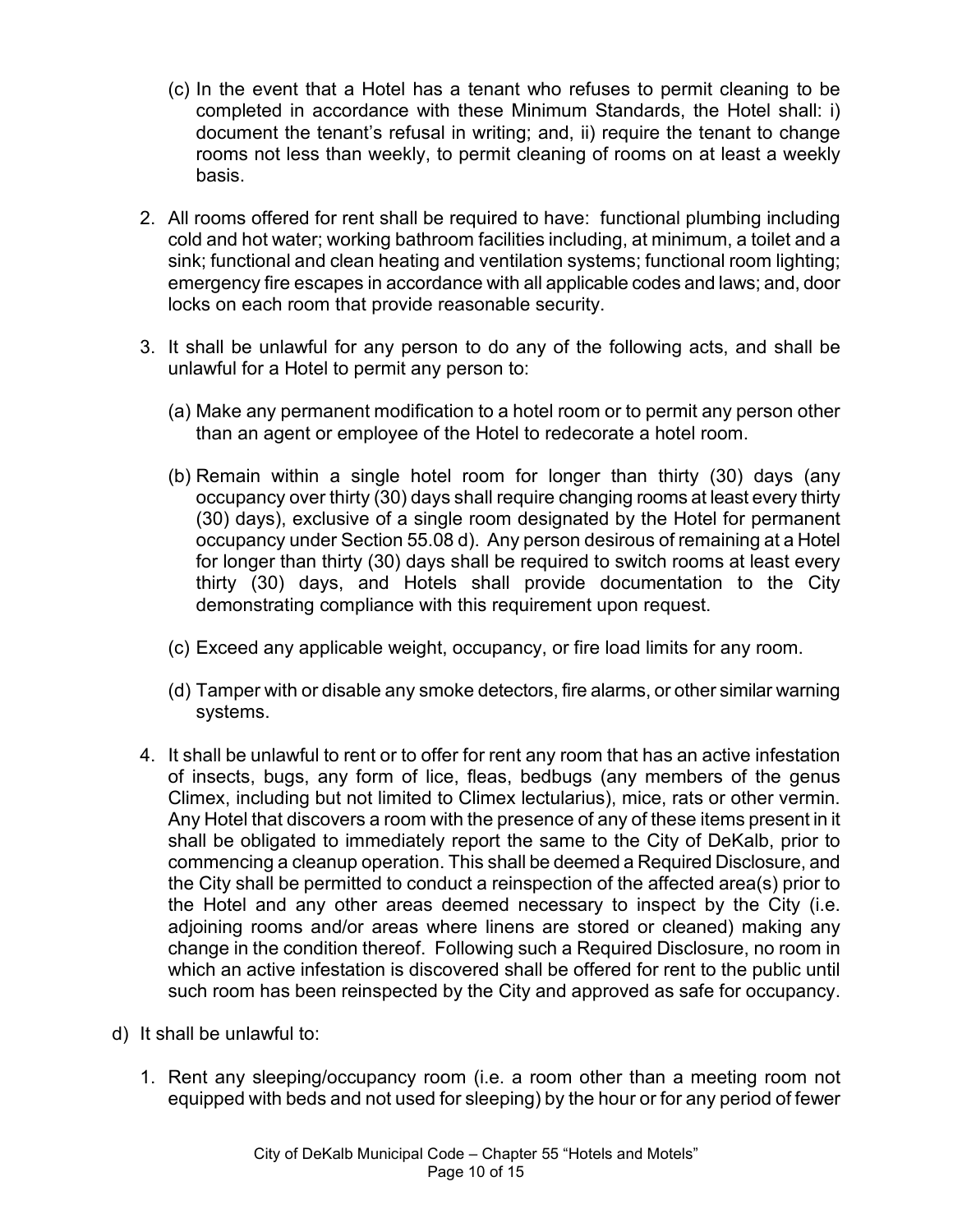than ten consecutive hours.

- 2. Rent any sleeping/occupancy room more than once within any ten (10)-hour period measured from the start of one occupancy to the start of the next occupancy.
- 3. Knowingly permit prostitution, pimping, gambling, illegal possession or delivery of, or trafficking in, controlled substances or other unlawful drugs including cannabis, to occur on the premises of the licensed establishment, or to fail to discover the occurrence of such illegal acts on the premises of the licensed establishment under circumstances in which a reasonable person, exercising ordinary care and diligence, would infer that such activity is occurring, or to fail to report to the police in a timely manner any criminal activity occurring on the premises of the licensed establishment if the activity is observed by or reported to any agent or employee of the Hotel. No Hotel or person shall be charged with a violation of this subsection 55.09 d)3. where such person immediately notifies the City of DeKalb Police Department of the unlawful condition occurring, immediately after discovery thereof.
- e) Rooms offered for rental may be equipped with a refrigerator, microwave and/or coffee maker, but shall not be equipped with other kitchen appliances such as hot-plates, stoves, ovens, or similar items. Any electronic device shall be plugged into an outlet and shall not make use of power strips or extension cords for normal operation.
- f) The City may adopt additional or more detailed health and sanitation standards for Hotels, which standards may be adopted once approved by the joint agreement of the City Manager, Director of Public Works, Police Chief and Fire Chief. Any such changes shall be circulated to the City Council, in writing, within ten (10) days of the date of approval by staff.
- g) All Hotels shall be required to post a conspicuous notice on the interior of their hotel doors in a form and size acceptable to the City Manager, advising occupants of the City's license and inspection protocol and providing contact information for complaints or questions that the occupants may wish to direct to the City.
- h) It shall be unlawful to rent or to offer for rent any room that violates or fails to satisfy any of the foregoing minimum standards.
- i) In addition to all applicable local requirements, all hotel rooms shall comply with all applicable federal or state regulations, including but not limited to the Americans with Disabilities Act and any state regulations affecting room occupancy or hotel operations. (2015-36)

# **55.10 APPROVAL, SUSPENSION AND REVOCATION OF LICENSE.**

- a) The City Manager shall be responsible for approval, suspension, or revocation of Hotel Licenses.
	- 1. Initial Approval or Renewal: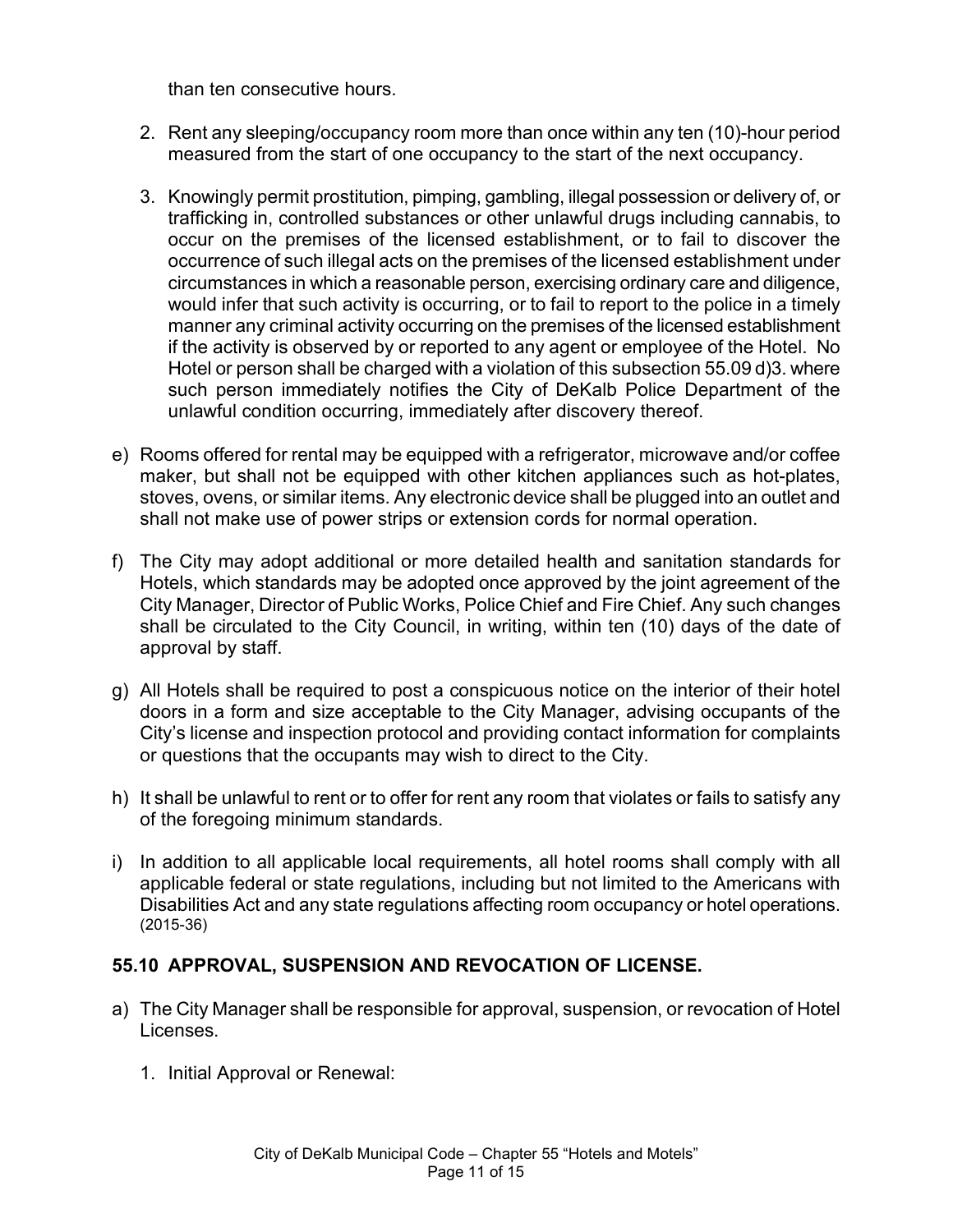- (a) A Hotel License shall issue to a qualified applicant that has successfully completed an inspection (or has satisfactorily addressed concerns and has been successfully reinspected following a preliminary inspection that revealed violations or concerns).
- (b) In the event of a Hotel that has pending violations or concerns that have not been addressed, but where the operator of the Hotel is undertaking reasonable measures to address the violations or concerns, the City Manager may issue a temporary or conditional Hotel License that requires compliance by a certain date, which License shall become unconditional at such time as the City Manager certifies in writing that the conditions have been reinspected and are satisfied. Such a conditional license may be revoked in accordance with its terms.
- (c) The City Manager may deny a Hotel License application or may refuse to issue a renewal license to any applicant that is in violation of this Code or an applicable standard or may require compliance and reinspection prior to issuing a new or renewal license. The decision of the City Manager to deny a Hotel License or renewal application may be appealed to the City Council but said decision shall remain in effect pending any such appeal.
- (d) No license shall be issued to or renewed for any applicant where the applicant, the premises proposed for licensure, or the manager listed on the application is delinquent in the payment of any obligation of any form to the City of DeKalb.
- 2. Suspension or Revocation:
	- (a) In the event of any single violation of this Code that presents an urgent, substantial and unjustified threat to public health, welfare, safety or morals, the City Manager may suspend the Hotel License without prior notice, conditioned upon the Hotel immediately working to rectify the concern. In the event of such an emergency suspension, the City Manager shall afford the Hotel with an opportunity for a hearing before him within one (1) business day of the emergency suspension.
	- (b) In the event of any other proposed suspension or revocation of a Hotel License, the City Manager shall provide the Hotel with not less than four (4) business days written notice of his intention to conduct a hearing, either before himself or before an Administrative Hearing Officer of the City of DeKalb, to determine whether there are violations of this Code that merit suspension or revocation of the Hotel License.
		- i. It is the stated policy of this Ordinance that fines, suspensions, and revocations be progressive in nature. Any single serious offense may justify suspension or revocation. Less serious offenses shall be considered cumulatively and may, in the aggregate, merit suspension or revocation. Suspensions shall be for a period of up to thirty (30) days. A Hotel License that is revoked may not be reapplied for by the same applicant during the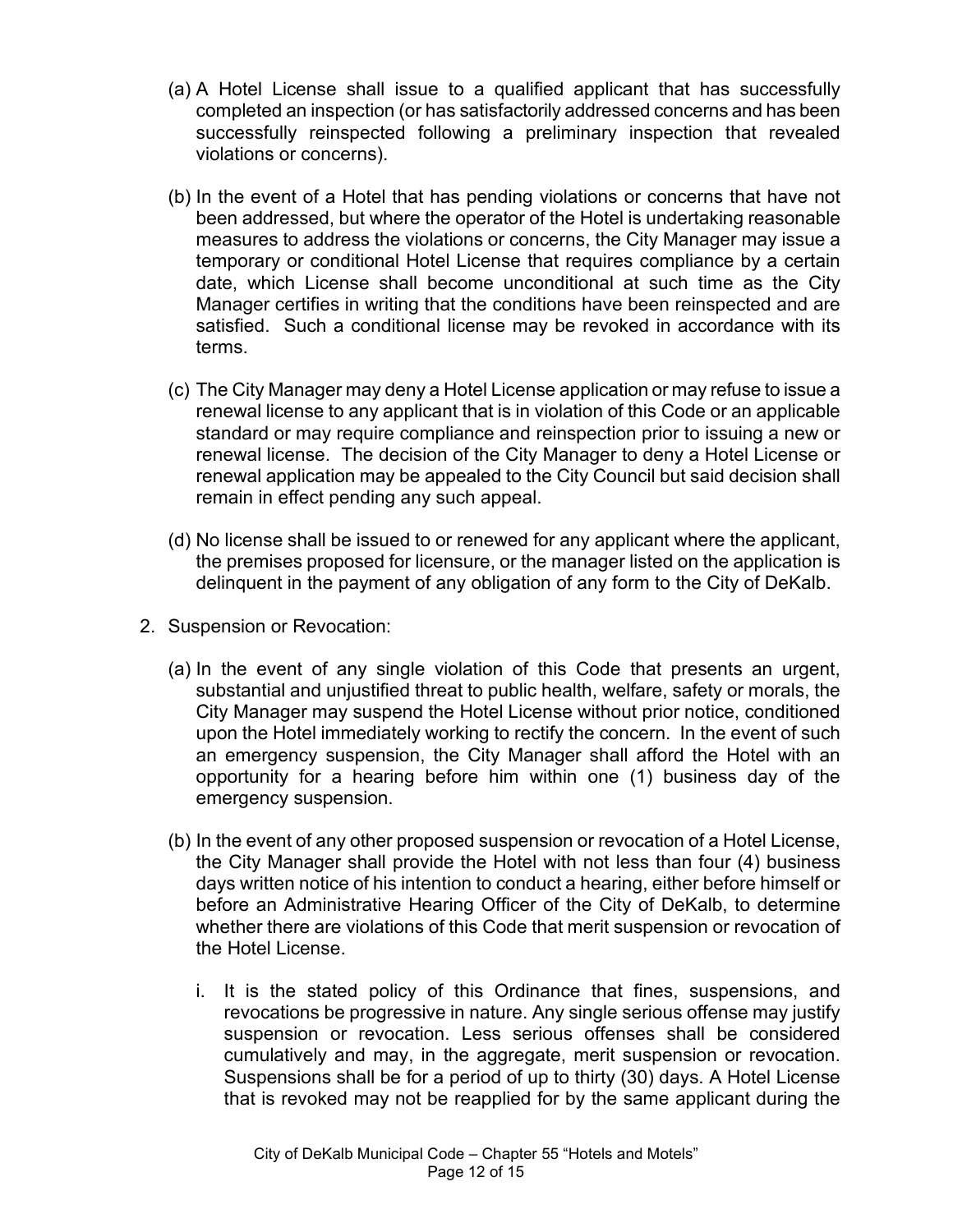then-current term of licensure.

- ii. In the event that a suspension or revocation is placed into effect based upon an urgent, substantial, and unjustified threat to public health, welfare, safety or morals, the suspension may take effect immediately. Suspensions or revocation for any other reason shall require at minimum a five (5)-day waiting period following the conduct of the hearing before taking effect.
- iii. The decision of the party conducting the hearing shall be prepared and delivered to the Hotel in writing.
- (c) The decision of the City Manager to suspend or revoke a Hotel License may be appealed to the City Council of the City of DeKalb, but such suspension or revocation shall remain in effect pending the outcome of the appeal. The decision of an Administrative Hearing Officer to suspend or revoke a Hotel License may be appealed in accordance with the procedures for appealing such an Administrative Hearing Officer decision, to the Circuit Court.
- 3. Ordinance Violation/Circuit Court: In the alternative to any of the foregoing procedures, the City may elect to pursue any violation of this Code as an Ordinance Violation in the Circuit Court for DeKalb County, or may seek to pursue an equitable remedy such as an injunction to require compliance with this Code, to abate any violations, to suspend or revoke a Hotel License, or to prevent operation of a facility without a Hotel License.
- 4. Compliance Agreement: In lieu of pursuing any of the foregoing remedies or at any time during the pendency of any of the foregoing actions, the City Manager may enter into a Compliance Agreement with a property owner or Hotel operator, which Compliance Agreement shall specify an agreed fine to be paid to the City (if any), and the terms or conditions under which the Hotel shall operate, shall rectify any violations, or shall terminate operations. Such Compliance Agreement shall include any other terms deemed acceptable to the City Manager.

# **55.11 PENALTIES FOR VIOLATION OF SECTIONS 55.07-55.10.**

- a) Operating a Hotel without a license shall be an ordinance violation punishable by a fine of not less than \$500, nor more than \$1,000 per day, for each day that the violation remains in effect.
- b) Any other violation of these provisions shall be punishable by a fine of not less than \$300 nor more than \$1,000 per day, per violation, for each day that a violation remains in effect.
- c) In addition, the City shall be entitled to seek and obtain an injunction preventing and prohibiting the use of any real property within the City as a Hotel if said property is operating without a license issued under this Chapter 55 or is otherwise operating in violation of these provisions.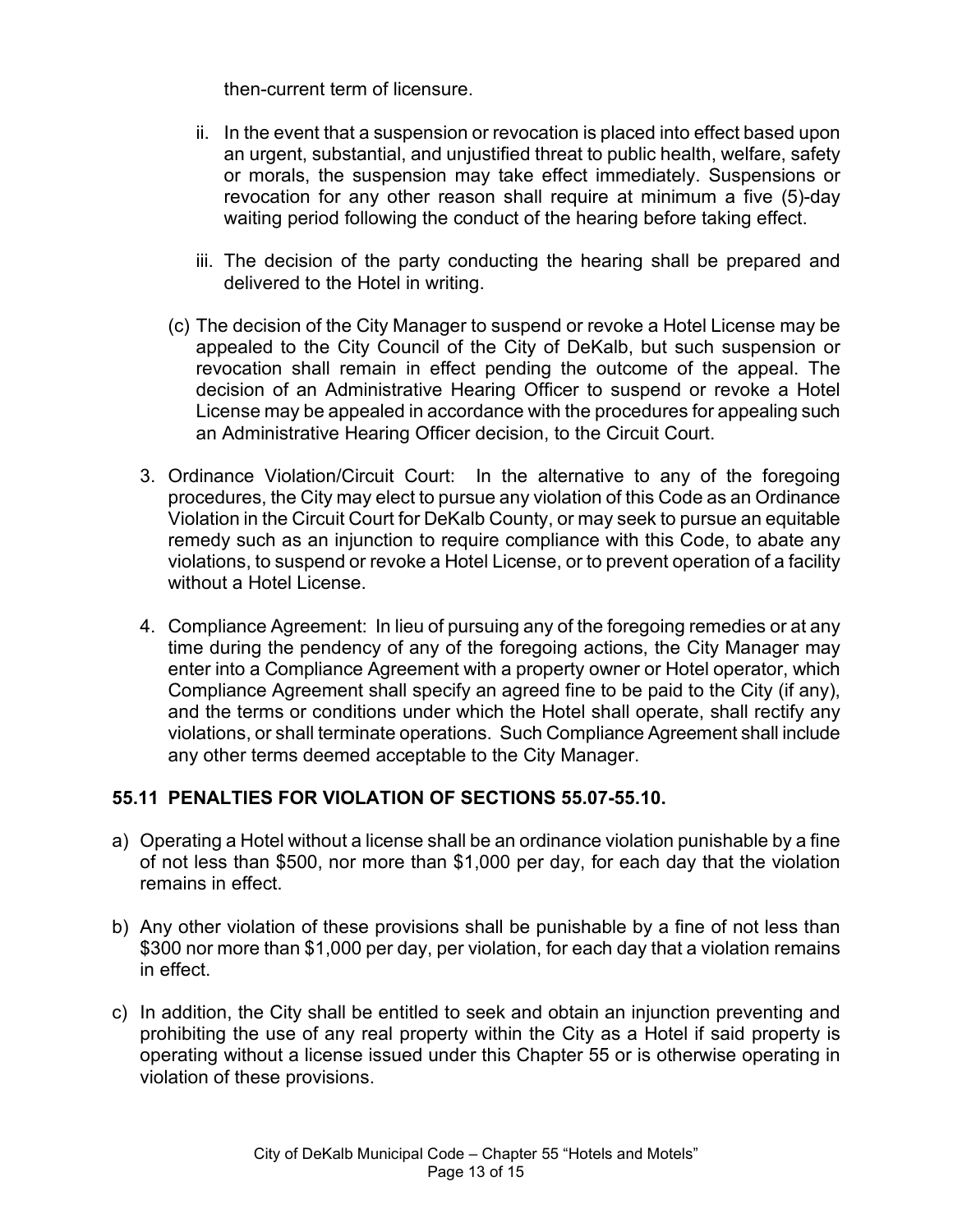#### **Chapter 55 "Hotels and Motels" Table of Amendments**

The following table provides for the amendments made to this Municipal Code Chapter since its original effective date of July 23, 1984 (Ordinance 1984-051).

| <b>Effective</b><br><b>Date</b> | <b>Ordinanc</b><br>e No. | <b>Description of Amendment</b>                                                                                                                                                                                                                                                                                                  |
|---------------------------------|--------------------------|----------------------------------------------------------------------------------------------------------------------------------------------------------------------------------------------------------------------------------------------------------------------------------------------------------------------------------|
| 7/23/1984                       | 1984-051                 | Amending the Municipal Code by Adding a New Chapter 55 "Hotel-Motel<br>Tax", Establishing a Tax of the Use and Privilege of Renting a Hotel or Motel<br>Room within the City of Dekalb.                                                                                                                                          |
| 9/24/1984                       | 1984-069                 | Amending Chapter 55 "Hotel-Motel Tax" by Deleting Subsections (b) and (d)<br>of Section 55.04 "Transmittal of Tax Revenue" and Adding New Subsections<br>$(b)$ and $(d)$ .                                                                                                                                                       |
| 6/10/1985                       | 1985-035                 | Amending Chapter 55 "Hotel-Motel Tax", Section 55.02 "Tax", by Increasing<br>the Tax to Five Percent (5%).                                                                                                                                                                                                                       |
| 3/10/1986                       | 1986-014                 | Amending Chapter 55 "Hotel-Motel Tax", Section 55.04 "Transmittal of Tax<br>Revenue" by Increasing the Delinquency Penalty to Five Percent (5%).                                                                                                                                                                                 |
| 9/26/1994                       | 1994-134                 | Amend Chapter 55 "Hotel/Motel Tax", Section 55.01 "Definitions".                                                                                                                                                                                                                                                                 |
| 6/23/2008                       | 2008-035                 | Amending Chapter 55 "Hotel-Motel Tax," Section 55.02 "Tax", by Increasing<br>the City Imposed Tax Rate from Five Percent (5%) to Six Percent (6%).                                                                                                                                                                               |
| 10/27/2008                      | 2008-069                 | Amending Chapter 55 "Hotel-Motel Tax", Section 55.02 "Tax", by Increasing<br>the Tax to Seven Percent (7%) Effective January 1, 2009.                                                                                                                                                                                            |
| 9/23/2013                       | 2013-056                 | Amending Chapter 55 "Hotels and Motels".                                                                                                                                                                                                                                                                                         |
| 8/24/2015                       | 2015-036                 | Amending Chapter 49 "Human Relations Commission", Section 49.01<br>"Establishment" as it Pertains to Service Animals. (This ordinance also amends<br>Chapter 55 "Hotels and Motels, Section 55.09 "Minimum Standards".)                                                                                                          |
| 12/18/2018                      | 2018-090                 | Adopting the Annual Budget of the City of Dekalb, Illinois for the Fiscal Year<br>Beginning January 1, 2019 and Ending December 31, 2019 in the Amount of<br>\$96,147,332.00, and Approving Related Regulations Having Financial<br>Impact. (This ordinance also amends Chapter 55 "Hotels and Motels", Section 55.02<br>"Tax".) |
| 2/25/2019                       | 2019-027                 | Amending Chapter 55 "Hotels and Motels" to Eliminate Hotel and Motel Tax<br>of Properties with Five or Fewer Hotel Rooms.                                                                                                                                                                                                        |
| 3/25/2019                       | 2019-031                 | Amending Chapter 5 "Fire Department", Chapter 16 "Fire and Life Safety",<br>Chapter 27 "Gas Station Licenses", and Chapter 55 "Hotels and Motels"<br>(Section 55.08 "Application for License/Inspections").                                                                                                                      |